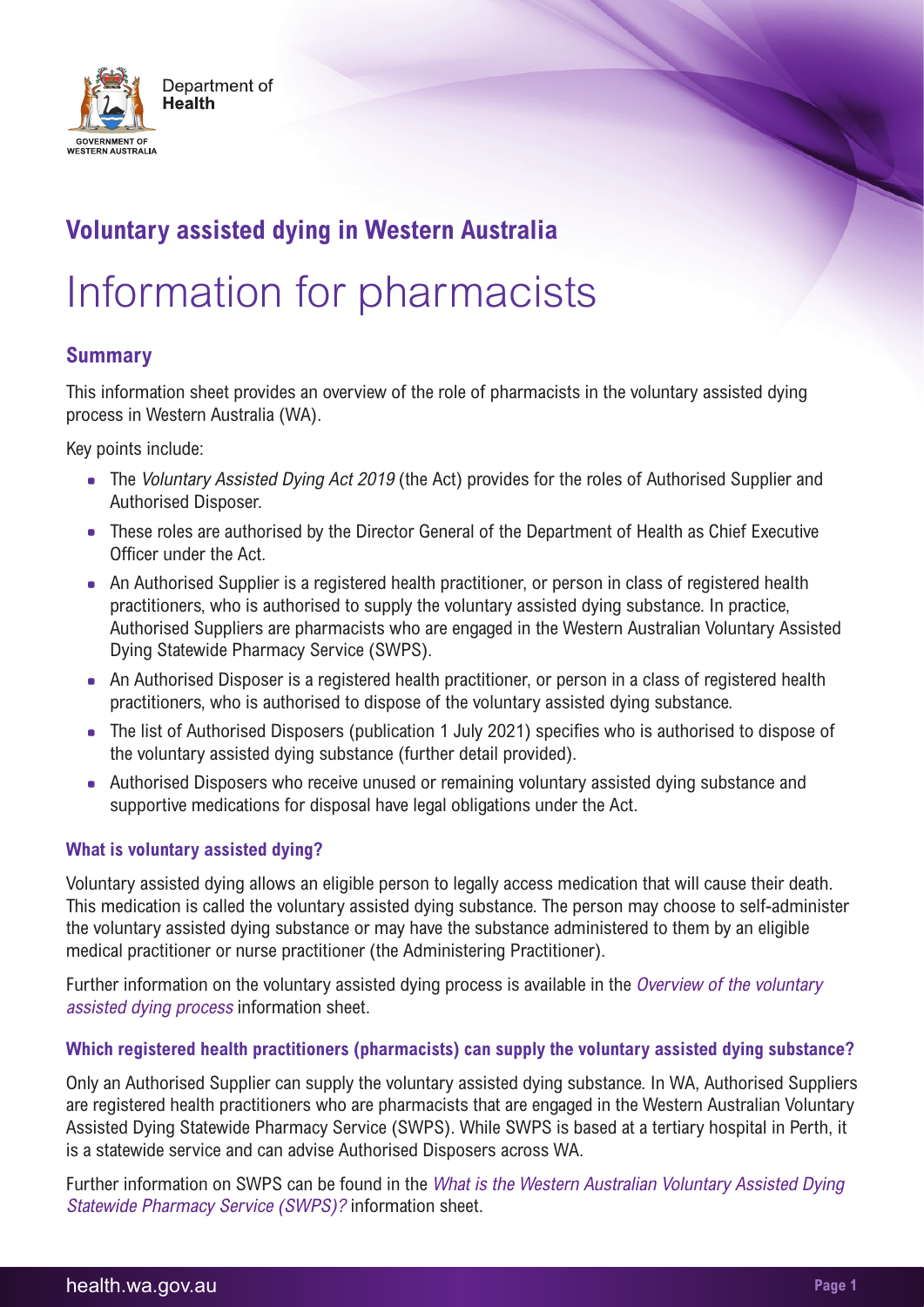# **Which registered health practitioners (pharmacists) can dispose of the voluntary assisted dying substance?**

Only an Authorised Disposer can dispose of unused or remaining voluntary assisted dying substance which has been prescribed for self-administration. In WA, Authorised Disposers include registered pharmacists that hold specifically identified roles\*, such as (but not limited to):

- Pharmacist with overall responsibility at a registered pharmacy
- Pharmacist-in-Charge or Pharmacist Manager at a registered pharmacy
- Chief Pharmacist, Head/Director of Pharmacy or Coordinator of Pharmacy at a hospital service
- Regional Chief Pharmacist or Senior Regional Pharmacist at a hospital service
- Senior Pharmacist at SWPS.

\*Refer to the published list for full details of pharmacist roles authorised as Authorised Disposers.

This means that there are pharmacists across WA who are authorised to receive any unused or remaining voluntary assisted dying substance and dispose of it safely.

A person may also be taking supportive medications at the time the voluntary assisted dying substance is administered. Unused or remaining supportive medications may also be given to an Authorised Disposer for safe disposal.

The Act requires the [list of Authorised Disposers](https://ww2.health.wa.gov.au/-/media/Corp/Documents/Health-for/Voluntary-assisted-dying/Authorised-disposer-list.pdf) be published by the Department of Health (first publication 1 July 2021).

#### **Why is an Authorised Disposer needed?**

Under the Act, a person who has decided to self-administer the voluntary assisted dying substance must appoint a Contact Person. This role is described in the information sheets *Choosing the Contact Person* and Being the Contact Person.

One of the responsibilities of the Contact Person is to give any unused or remaining voluntary assisted dying substance to an Authorised Disposer. This might be necessary if the person accessing voluntary assisted dying has:

- died without self-administering the voluntary assisted dying substance; or
- revoked their self-administration decision and already has the voluntary assisted dying substance in their possession; or
- died by self-administration of the voluntary assisted dying substance but some substance is left over.

The unused or remaining voluntary assisted dying substance must be given to an Authorised Disposer as soon as possible (and within 14 days of the day the person died or revoked their decision).

#### **I am an Authorised Disposer under the Act. What services may I need to provide?**

As an Authorised Disposer you are authorised to possess any unused or remaining voluntary assisted dying substance given to you by the Contact Person for the purpose of disposing of it. If you need guidance on disposal of the voluntary assisted dying substance you can contact SWPS (details below).

If you dispose of voluntary assisted dying substance you **must notify** the Voluntary Assisted Dying Board that the substance has been disposed by completing and submitting the **Authorised Disposal Form**. This can be done using the Voluntary Assisted Dying – Information Management System (VAD-IMS) which can be accessed via the [Voluntary Assisted Dying Board](https://ww2.health.wa.gov.au/voluntaryassisteddyingboard). You do not need to apply for full access for VAD-IMS to complete and submit this form. You may complete the form online or return via fax.